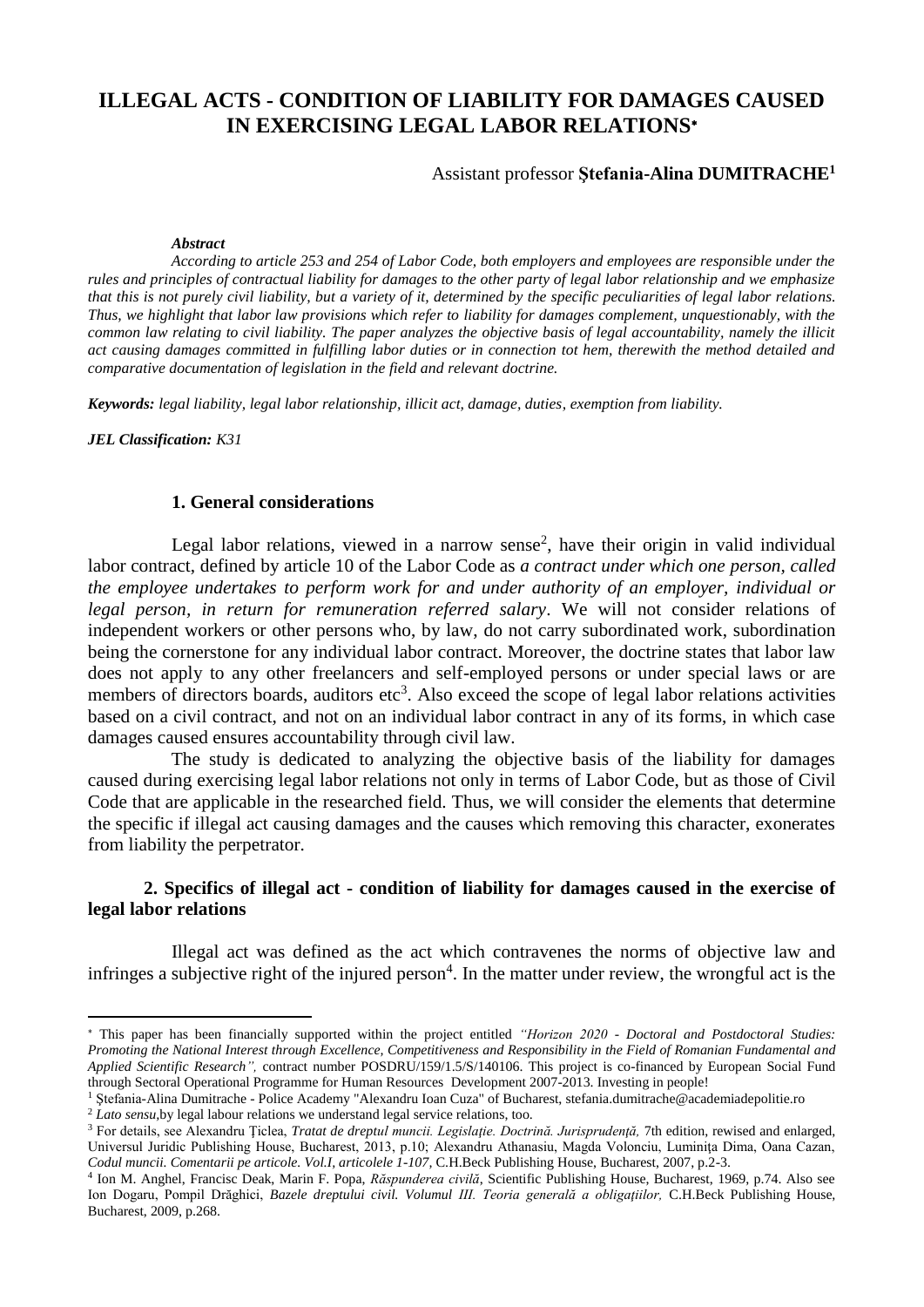**.** 

action or omission in connection with work, causing injury, committed with guilt and consisting in breach of employment law (legal rules, internal regulations, individual labor contract or applicable collective labor agreement to orders and statutory hierarchical provisions). We note that in case of an illegal act of the employee meeting the constituent elements of the disciplinary offense as defined by article 247 paragraph 2 of the Labor Code, we have to deal with an accumulation of liability for damage to the disciplinary one, without thereby to undermine the *non bis in idem* principle, as these are two distinct forms of legal liability, each in order to protect their proper social relationships. Therefore, characterization of an act as illegal one depends on the content of legal labor relation and the prejudice of law protected values.

Means to commit the illegal act are irrelevant to its existence, it is important that the damage will be caused by the employee *while performing labor duties*, namely that the act is committed *in connection with his job*. The doctrine<sup>5</sup> was considered that "act committed in connection with work" is broader than that of "offense committed in the performance of work", which is likely to include any omissions regarding labor duties too. This specific identification is usually done in conjunction with the job description, annexed to the individual labor contract. *Per a contrario*, causing injury as a result of facts which do not meet noted specific is beyond legal labor relations, being the sole responsibility of civil law to restore the violated values<sup>6</sup>. However, we remember that under paragraph 1 of article 1272 of Civil Code, valid individual labor contract compels not only to what is expressly stipulated but also to all the consequences that occur under laws - sources of labor law, internal regulations, collective labor contract, orders and statutory hierarchical provisions. As such, the mere lack of job description or the incomplete one does not lead to exemption from patrimonial liability of the legal labor relation parties<sup>7</sup>, on the grounds that you cannot determine labor duties, as wrongly considered in judicial practice<sup>8</sup>. The fact is that it is for the courts to determine whether and to what extent an act causing injury is work-related, based on the evidence given by the employer to this effect so that there could intervene the liability for damages caused in the exercise of legal labor relations, otherwise the liability that would be determined in charge of the perpetrator has an exclusive civil nature.

With regard to the time and place it occurred, we believe that the illegal act may be committed either during working hours or outside working hours, so in unity or its annexes and beyond the material of the unit in which the employee works<sup>9</sup>, and also at work where he was delegated or temporarily transferred. So there are no place or time conditions to the existence of the illegal act.

Regarding perpetration of *acts causing injury to the employer / employee committed in during exercising labor duties or in connection to them, but outside working hours*, that in the time allotted for recreation and rest, we think that is likely to attract liability for damages to the perpetrator.

On the other hand, committing acts causing damages during working hours or which were possible only because the perpetrator was a party of a legal labor relation, do not cause

<sup>5</sup> Sanda Ghimpu, Alexandru Ţiclea, *Dreptul muncii,* 2nd edition, All Beck Publishing House, Bucharest, 2001, p.617.

<sup>&</sup>lt;sup>6</sup> Also see, Suceava Court of Appeal, Labor disputes and social insurance division, decision no 648 / 2007 in Buletinul Curtilor de Apel no 2 / 2008, p.69-70.

<sup>7</sup> Also see Ion Traian Ştefănescu, *Tratat teoretic şi practic de drept al muncii,* 2nd edition rewised and enlarged, Universul Juridic Publishing House, Bucharest, 2012*.,* p.780. For the same point of view in judicial practice, see Bucharest Court of Appeal, 7th devision of civil and labor disputes and social insurance, civildecision no 909/R/2007 in Lucia Ută, Florentina Rotaru, Simona Cristescu, *Dreptul muncii. Răspunderea patrimonială, contravenţională şi penală. Practica judiciară,* Hamangiu Publishing House, Bucharest, 2009, p.115.

<sup>&</sup>lt;sup>8</sup> Bucharest Court of Appeal, 7th division of civil and labor disputes and social inssurance, decision no 6486/R/2011 in "Revista română de dreptul muncii" no 1/2012, p.214-215.

<sup>&</sup>lt;sup>9</sup> The unit material includes the ususal workplace or outside, doorways, annexes, including deposits, ramps, social spaces (dorms, cafeterias, clubs), transportation, retail spaces etc – Ion Traian Ştefănescu, *Tratat..., op.cit.,* p.712, note no 1.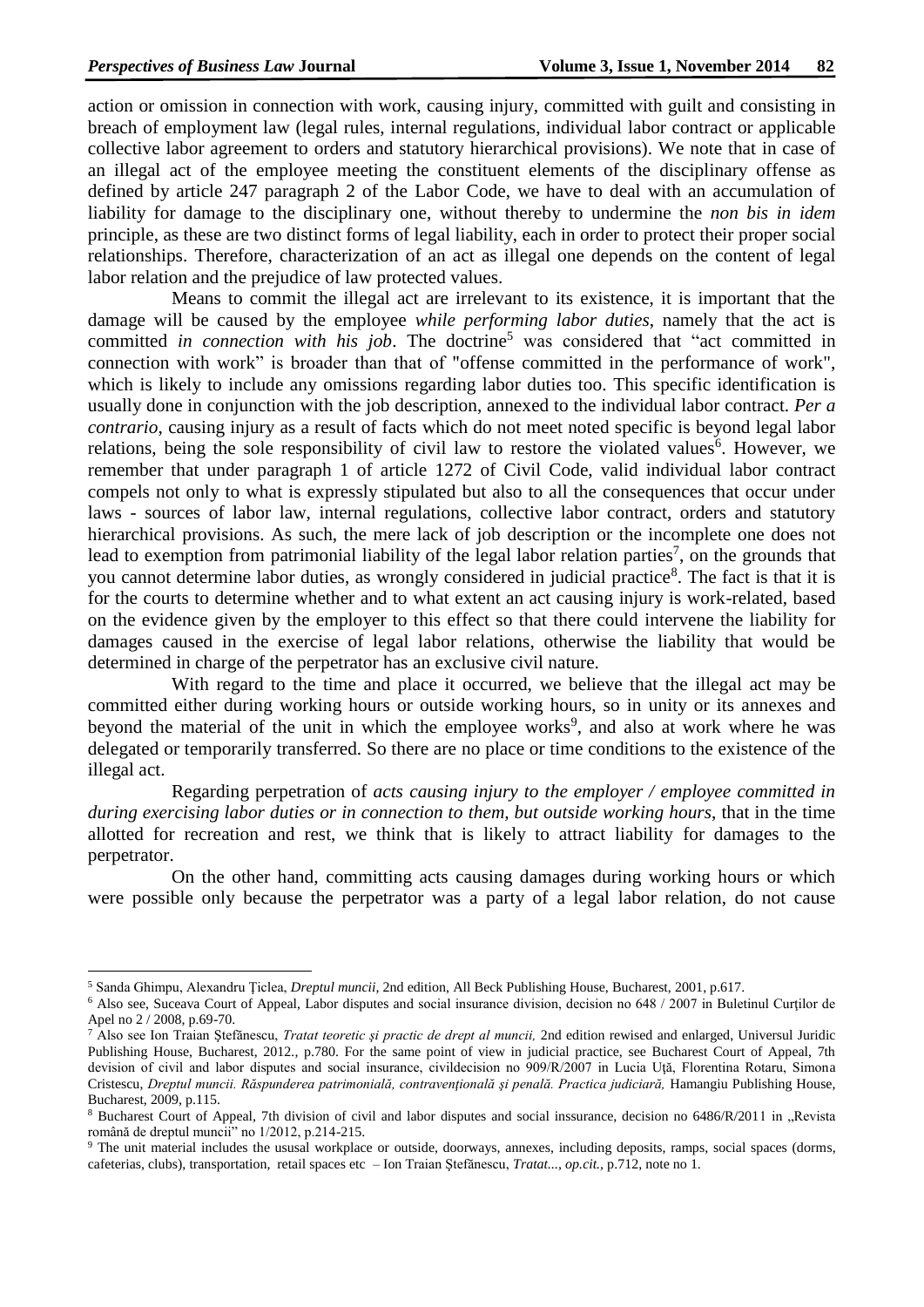patrimonial liability, but civil one, whenever there cannot be established a *connection with labor* duties<sup>10</sup>.

Patrimonial liability of employees is always personal, even in the case of liability of the employees with leadership positions with or in place of those who committed the damage, they do not respond to facts of another, but for their own actions<sup>11</sup> on how they have fulfilled their service duties.

Regarding the patrimonial liability of employers to their employees we must distinguish between employer as individual and as legal person. In the first case, the wrongful act is personal act of the employer, while in the second case the infringements committed by the governing and managing bodies of the legal person commits the legal person itself under article 219 paragraph 1 of the Civil Code, provided that they are in connection with the duties or functions assigned. Acts committed by the bodies of legal person exceeding the mandate given are not the facts the legal entity, and as such, will not draw patrimonial liability of the employer, but the simple civil liability of the perpetrator. In both situations, the employer has the prerogative of delegation duties to employees, which is why the article 253, paragraph 3 of Labor Code provides that an employer who has paid the compensation will retrieve the related amount from the employee guilty of lead damage. In this case, the employer's liability is a personal one based on *culpa in eligendo* in terms of choosing the person / persons appointed to act in the name and on his behalf.

In conclusion, in the matter under investigation, labor law does not recognize the institution of vicarious liability<sup>12</sup>. In case of damage caused to third parties by employees during exercising labor duties, recovery of damages is governed by the rules of employer's liability for the acts of their employees, as the principals of the latter.

# **3. The quality of the perpetrator as part of a legal labor relation**

In terms of quality perpetrator, note that it must be part of a legal relationship of employment, a condition which must be fulfilled at the time of committing the tort and not at the time intervening legal accountability. The subsequent ending of the labor relation for any reason does not preclude the legal regime of liability.

Then bring to attention some special situations:

- legal basis of liability for damages in relation apprentice-employer. According to article 208 paragraph 2 of Labor Code, the apprentices operate under a particular type of individual labor contract, generically called apprenticeship contract at work. If the disciple is causing injury to his employer or vice versa, the liability engaged will be patrimonial one governed by rules established by Labor Code. I base my opinion on the provisions of article 6, paragraph 2 of Law no  $279 / 2005$  on discipleship at work<sup>13</sup>, according to *the conclusion*, *performance, amendment, suspension and termination of apprenticeship contract are in compliance with Law no 53/2003 - Labor Code, republished, with subsequent amendments, relating to apprenticeship and individual labor contract.*
- *liability for damages in case the individual labor contract is modified by delegation or posting to another unit - binding measures taken by the employer*. In case of delegation, because there is no legal relationship between the delegated employee and unity that has been delegated to, in order to recover damages suffered, the injured unit has the following options<sup>14</sup>: a) to sue the offender under article 1357 Civil Code governing tort liability for the

<sup>-</sup><sup>10</sup> Sanda Ghimpu, Alexandru Ţiclea, *op.cit.,* p.617.

<sup>11</sup> See Ion Traian Ştefănescu, *Tratat…, op.cit.,* p.780; Alexandru Ţiclea, *Tratat…, op.cit.,* p.887.

<sup>12</sup> See Bucharest Court, 4th civil division, decision no 371/1992, *Culegeree de practică judiciară civilă pe anul 1992* (adnoted by Ioan Mihuţ), "Şansa" S.R.L. Publishing House, Bucharest, 1993, p.208-209.

<sup>&</sup>lt;sup>13</sup> Republished in the Official Gazette of Romania, Part I, no 498 / 7.08.2013.

<sup>14</sup> Also see Ion Traian Ştefănescu, Şerban Beligrădeanu, *Codul muncii prezentare de ansamblu. Analiza textelor esenţiale. Textul integral,* Lumina Lex Publishing House, Bucharest, 2003, p.109; Ion Traian Ştefănescu, Şerban Beligrădeanu, *Prezentare de*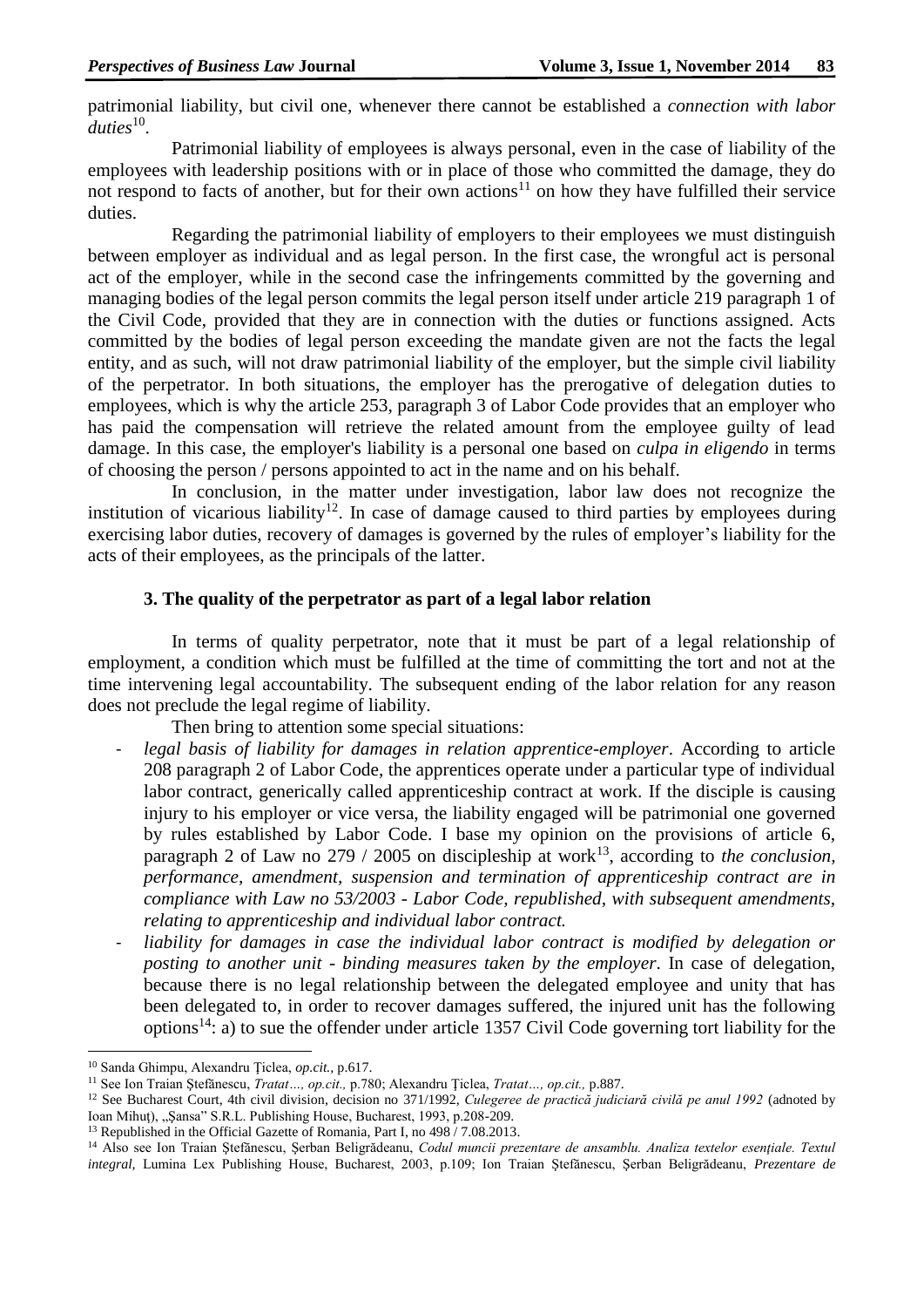personal acts, given that there is no contractual relationship between delegated employee and the unit where he was delegated to; b) to proceed against the employer who decided to delegate on the basis of the contract with it and in the execution of which has been ordered delegation - contractual liability. The existence of such a contract is likely to refrain from applying rules of other forms of legal liability than the contractual parties considered more favorable under paragraph 3 article 1350 Civil Code. If there is no legal contractual relationships between the employer and the unit where ordered the delegation will become incidents tort liability rules established by the Civil Code article 1373, having the capacity of principal of the delegated employee, the employer is held responsible for the damages caused; c) in case of employer's tort liability, not contractual one, to claim compensation from both the employer and the delegated employee, their responsibility being an *in solidum* one. *In solidum* liability differs from the solidarity, that it operates under the law for the tort committed by another, and not for personal act, which is why there is the right of recourse of the person who paid the compensation against the perpetrator.

Whenever the employer repairs any damage caused by employees, regardless of the legal basis of his liability, there is his right of recourse against the employee for damages covered, building on the article 253 paragraph 3 Labor Code.

Regarding liability for damages suffered by the delegated employee during fulfilling labor obligations or in connection with them, it will fall on the employer who decided to delegate because the work is provided in its interest. The legal basis of liability is the article 253 of Labor Code. Of course, if proven the guilt in causing the damage of the unit where delegation was ordered to, the employer could turn against it by action for recovery based on rules of contractual liability if the delegation was ordered to enforcement of a valid bilateral act or, failing that, on the rules of tort liability for the own acts of that unit.

Regarding the posting, this means that a posted employee working for and under the authority of the transferee employer, according to article 45 Labor Code, which requires that the legal relations between the parties mentioned are governed by the rules applicable to legal labor relations. Likewise, the doctrine<sup>15</sup> states that there is a temporary assignment of the individual labor contract between the posted employee and transferor employer. Hence the conclusion that the liability for damages will be one asset by specific labor law rules. We note that the obligation to repair the damage suffered by the employee seconded to the execution of or in connection with the service belongs to the transferee employer. Pursuant to article 47 paragraph 4 and 5 of the Labor Code if it fails to fulfill its obligation, the repair will be the responsibility of the transferor employer and in case of disagreement, the employee has the right to pursue remedies against any of them to obtain enforcement the obligation.

- *liability for damage caused in the exercise of legal labor relations through temporary employment*. According to article 88 et seq of the Labor Code, work through temporary employment is work performed by a temporary employee who has a contract with a temporary employment agency and made available to the user under a contract in order to temporarily work under the supervision and direction of the latter. We formulate the point of view that, to recover damages caused by the temporary employee, the user has to hand the following possibilities: either to proceed against the employee based on tort liability for the acts of its own, given that between the two there is no legal contractual relationships or to recourse against temporary work agent, this is a contractual liability since the damage was caused in the execution of the contract for work provision, temporary work agent being able to regress against the perpetrator as shown above. As long as the temporary employment agency may rely on paragraph 3 of article 253 Labor Code to recover compensation paid, do

1

*ansamblu şi observaţii critice asupra noului Cod al muncii,* "Dreptul" no 4/2003, p.73; Ion Traian Ştefănescu, *Tratat …, op.cit.*, p.778.

<sup>15</sup> Ion Traian Ştefănescu, *Tratat.., op.cit.,* p.778.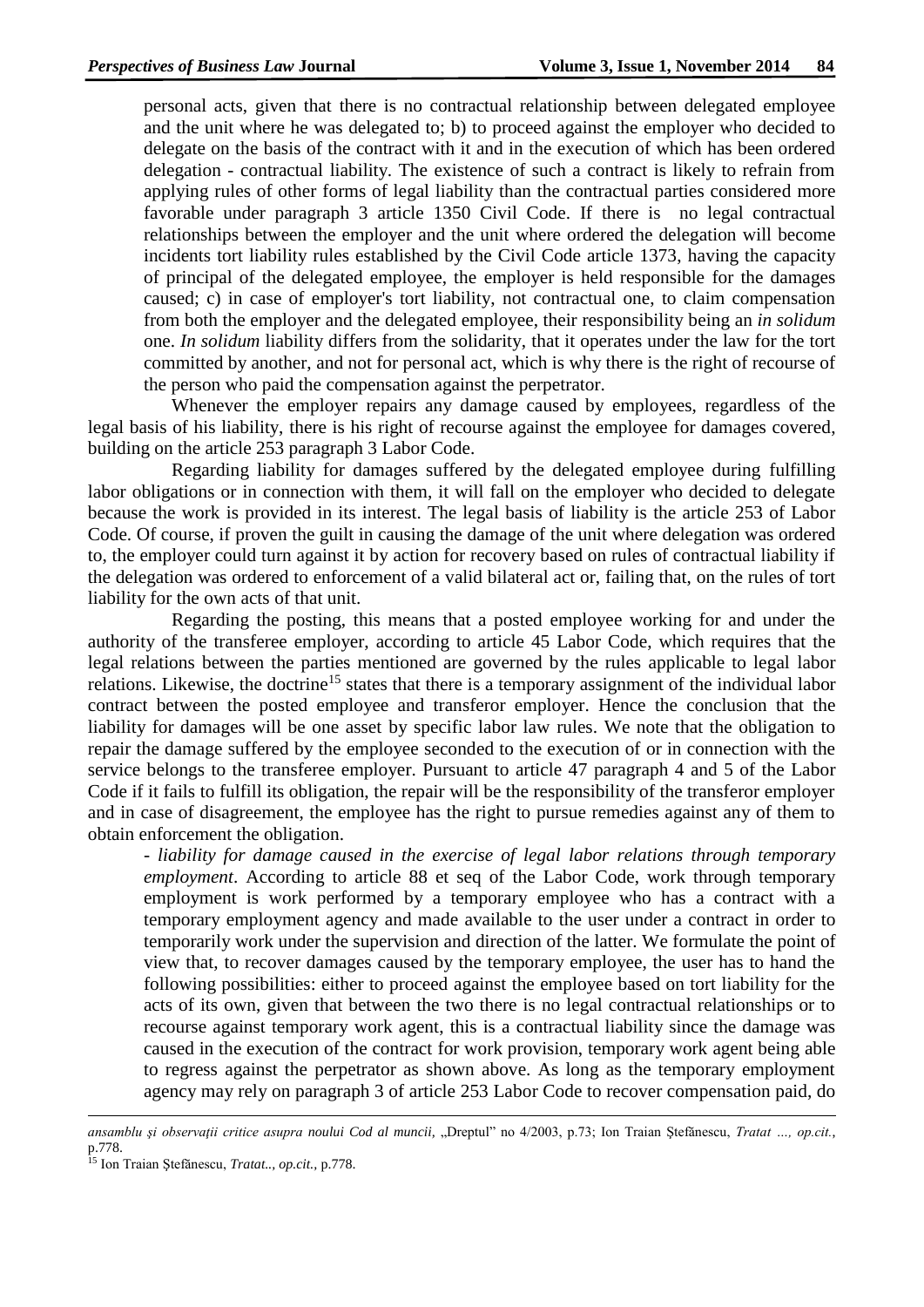not see why there would be no direct action against the employee, although it may represent a less favorable for the victim. Also remember article 1519 Civil Code which provides that unless the parties agree otherwise, the debtor is liable for damage caused by negligence of the person who is used to execute contractual obligations. We ask whether this form of legal liability - vicarious liability precludes the possibility of punishing the offender - tort liability for the acts of its own. We appreciate that the answer is negative without thereby infringing the provisions of paragraph 3 of article 1350 Civil Code which enshrine the principle of *avoiding choice between contractual and tort liability*<sup>16</sup>. This is because the legal text is to be interpreted as meaning that there cannot be removed rules of contractual liability for tort liability as long as we consider same legal responsible relationship established between the same parties. In conclusion we cannot adhere to the view expressed in the doctrine<sup>17</sup> that "the user cannot claim damages *ex delictu* directly from the employee the damages have been produced; user can make only an *ex contractus* action for damages against temporary work agent".

Furthermore, for a more comprehensive analysis there must be solved the problem of determining to whom belongs the fault in causing the damage suffered by the temporary employee in the course of or in connection with the service. According to article 98 paragraph 1 of Labor Code, the user answers during the mission to ensure working conditions for temporary employee in accordance with the law. However, the actual conditions of work are stipulated in the contract for work provision between the user the employer, as imperatively provided in article 91, paragraph 2, letter c Labor Code. The systematic interpretation of the two legal texts shows that temporary employment agency is responsible for defining how the work is to be construed by the temporary employee, hence the conclusion that it will be bound repair the damages suffered by this employee. Of course, provided proving user's guilt, the first may turn against the second one under the contract for work provision to recover compensation paid. Incidentally, this is the best solution in terms of which it is normal to create the temporary employee's conviction that he enjoys the protection of the law to recover damages suffered, at least in theory.

# **4. Cases eliminating the unlawful nature of the act**

As a rule, the liability for damages is engaged whenever the general conditions are met (the illicit act, damage, causation and guilt), the liability could not exist in the case of the absence of one of them. In reality, situations may arise where certain specific circumstances existing at the time the act occurred, leading to the conclusion that, in fact, the author has no unlawful conduct and that, consequently, disclaimer is necessary<sup>18</sup>. These cases are, therefore, given by reality and that impedes the conditions required for liability.

In this context we mention the provisions of article 254 paragraph 2 Labor Code, which states that *employees are not responsible for damages caused by force majeure or other unforeseen causes that could not be removed and nor for damages falling within the normal risk of service.*  From the fact that the legislature did not distinguish between the two categories of cases excused from liability – those which remove the unlawful nature of the act (as normal risk of service) and those that remove guilt (such as force majeure and fortuitous event<sup>19</sup>), we understand that the focus is put on their effect - removing responsibility and not on its causes. However we believe that such

1

<sup>16</sup> This principle reprezints the legal implementation of dorctinal points of view. For elder doctrine, see Mihail Eliescu, *Răspunderea civilă delictuală,* Academiei RSR Publishing House, Bucharest, 1972, p.62; Constantin Stătescu, Corneliu Bîrsan, *Drept civil. Teoria generală a obligaţiilor,* 3rd edition, All Beck Publishing House, Bucharest, 2000, p.137 şi urm.

<sup>17</sup> see Ion Traian Ştefănescu, *Tratat…., op.cit.,* p.778.

<sup>18</sup> Alexandru Ţiclea, *Tratat..., op.cit.,* p.849.

<sup>&</sup>lt;sup>19</sup> For the opinion that force majeure and fortuitous event are causes that removes the unlawful nature of an act, see Alexandru Ţiclea, *Răspunderea pentru daune în raporturile de muncă. Teorie şi jurisprudenţă,* Universul Juridic Publishing House, Bucharest, 2014, p.124.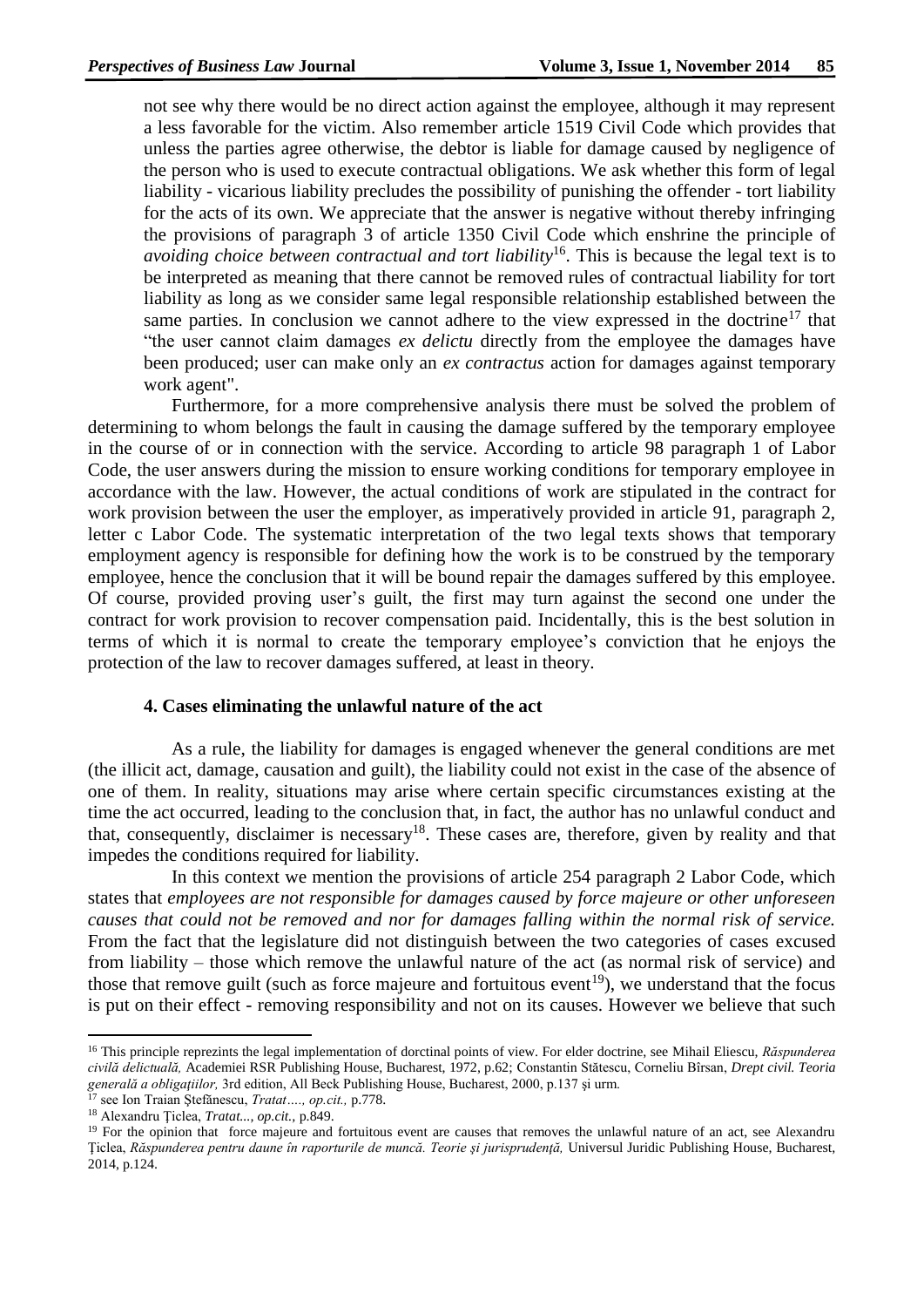sharing of the causes which exclude from liability is welcomed, which is why we will continue to address the causes which remove the condition that is the subject of the study. We identify as labor law specific causes normal risk of service and exercising labor rights or fulfilling of a superior's order, plus borrowed from common law causes namely self-defense, the state of emergency, the consent of the victim.

Fulfilling a lawfully issued order excuses the perpetrator from liability, which means that, *per a contrario*, the execution of an illegal order does not release the employee from liability for damages<sup>20</sup>. In principle, the employee is not required to assess the suitability of a single order received, in such a case, but the superior, who gave the order, by hypothesis inappropriate, is always held responsible<sup>21</sup>. However, we share the view that those employees who have the management and control tasks are deemed to have the minimum level of knowledge and preparation for the exercise of their functions, so they are obliged to oppose the execution of the unlawful provisions received<sup>22</sup>. The legislature does not make any reference to how to act if the employee receives from the employer an order which he considers illegal. To fill this legislative gap,  $\alpha$  doctrine<sup>23</sup> rightly recourse to the method of interpretation by analogy, in order to apply the rules within Law no 188 / 1999 on the status of public servants to the legal labor relation. Thus, according to article 45 paragraph 3 Law no 188 / 1999, public servant is entitled to refuse in writing and reasoned, fulfilling orders received from superiors, that he considered illegal. However, the public servant is obliged to execute the instructions received in writing, on the reason of subordination in labor relations, unless they are manifestly illegal. Public servant has the duty to notify such situations to the supervisor of the person who issued the order. However, if the order is illegal, an official who executed it will not be liable to liability, provided they have traveled preliminary procedure prescribed by law. Liability will return only one who persisted in giving an illegal order.

We recall provisions of article 11 paragraph 5 of the Government Decision no 1256 / 2011 on establishing and operating conditions and the procedure of organizing temporary employment<sup>24</sup>, according to which the temporary employee is entitled to refuse in writing assignments, provided by temporary work agent, which endanger his life, physical and mental integrity. It further provides that such a refusal "cannot provide grounds for sanction or dismissal". The intervention of the legislature in this regard was imperative given that the employee's refusal to execute the mission could draw primarily disciplinary, and secondly liability for damages caused by its refusal, if any, under the temporary labor contract between temporary employee and agent. However, we believe the legislature expressing is defective because dismissal is itself a disciplinary sanction and propose the following wording "the employee's refusal is made in writing and shall not constitute grounds for sanctions".

We conclude that the execution of a lawfully issued order is a case of non-liability, but only for the employee regarding damages caused to the employer. This is because, if the employee suffers an injury in the line of duty, including superior order execution, article 253 Labor Code expressly establishes the employer's obligation to repair the damage caused thereby.

**.** 

<sup>20</sup> For opinions that execution of an legal service order excluses disciplinary liability, see Ion Traian Ştefănescu, *Tratat..., op.cit.*, p.750 şi urm.; Dan Ţop, *Tratat de dreptul muncii,* Wolters Kluwer Publishing House, Bucharest, 2008, p.463. Also see Leontina Constantina Duţescu, *Ordinul de serviciu ilegal, cauză exoneratoare de răspundere disciplinară,* "Revista română de dreptul muncii" no 5/2007, p.107.

<sup>&</sup>lt;sup>21</sup> Ion Traian Ștefănescu, *op.cit.*, p.453. For oposite opinion that in case of an obvious illegal service order, execution refusal is justified, permitted and evan mandatory, see Virgil Pop, *Răspunderea disciplinară a magistratilor*, "Studii de drept românesc" no 1-2/1996, p.99.

<sup>22</sup> See Leontina Constantina Duţescu, *Ordinul de serviciu ilegal..., op.cit.,* p.107; also see Brînduşa Vartolomei, *Dreptul muncii pentru învăţământul economic,* Echonomics Publishing House, Bucharest, 2009, p.143; Virgil Pop, *op.cit.*, p.99.

<sup>23</sup> Şerban Beligrădeanu, Ion Traian Ştefănescu, *Răspunderea civilă reciprocă între părţile raportului contractual de serviciu al funcționarului public, "Dreptul" no 4/2009, p.92.* 

 $24$  Published in Official Gazette of Romania, Part I, no 5/4 ianuarie 2012.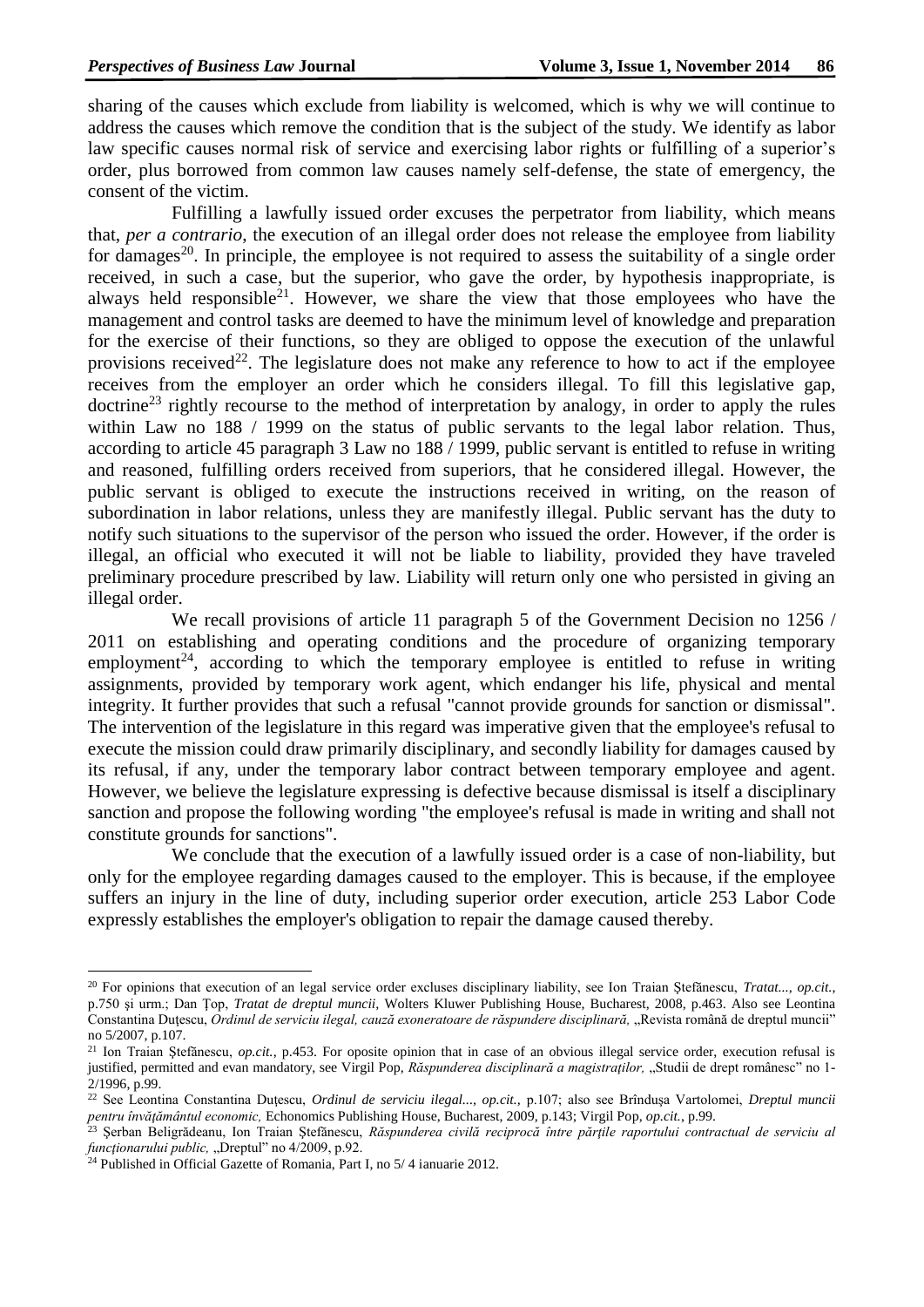Borrowing effects that conscience clause inserted in the individual labor contract produces in disciplinary matters<sup>25</sup>, we appreciate that it can be treated as an non-liability for damages asset where the employer would suffer any prejudice if invoked by the employee such a clause. Conscience clause is a favorable clause to employee that allows him to not to execute a legal labor order, if such would be contrary to his conscience, on religious, moral, political, scientific grounds etc. In this context, provisions of article 1355 Civil Code become incidents. As such, nonliability clauses are permitted only in terms of material damage caused by simple imprudence or negligence and not on those caused by intentional or grossly negligent. Disclaimer proving the employee requires, in each case, the correlation between service order and appearance of consciousness referred clause. The field of action for such a clause is represented only by permissive legal rules, the employee could not invoke the conscience clause in order to evade legal obligations imposed by mandatory rules $^{26}$ .

Another specific noteworthy patrimonial liability in this context is the inability to incorporate in the individual labor contract clauses that employees liability would be aggravated under article 38 of Labor Code which provides, under penalty of nullity, that employees may not waive their rights recognized by law. However, we appreciate that it is perfectly possible to negotiate mitigation of liability clauses for employees, as shown above. Without this type of clauses, the employer's consent as victim to remove the patrimonial liability of the employee is likely when the employer agreed even before production the damage that the employee act in a certain way, assuming the risk of paying the prejudice caused  $2^7$ . The opposite is the employer, where it is possible the worsening of liability by contract as appreciated in doctrine<sup>28</sup>, and not limiting or excluding it. On the same reasons, we consider that the ads regarding employer liability, made pursuant by article 1356 Civil Code, have no legal effects on the labor law liability. But ads that exclude or limit the liability of employee may be admitted as causes excused from liability if the employee proves that the injured party, in this case the employer, knew of the existence announcement at the conclusion of the individual labor contract.

The employer or employee who exercises rights recognized by labor law cannot be considered to harm the interests of the other, not having taken any unlawful conduct – *qui suo jure utitur neminem laedit*. To support this claim, we question article 1353 Civil Code, according to *the one who causes injury by the very exercise of his lawful rights is not obliged to pay any compensation, unless the right is exercised abusively.* By abuse of right we understand, under article 15 Civil Code, the exercising of a right in order to damage the interests of others, excessive exercise, unreasonable and contrary to good faith.

Regarding the *normal risk of service* (factors inherent to the work process) – excused from liability of the employee concerned, it is of two kinds: standard risk and abnormal risk. The target standard risk is inherent in production  $losses<sup>29</sup>$ , falling within perishable rules, consumption norms and internal limits of technological losses<sup>30</sup>. Where losses were not subject of norms, taking into account the specifics of that activity is possible finding that some accidental leakage, producing a relatively insignificant damage in relation to work done are not attributable to the employee, operating as the cause of exoneration<sup>31</sup>. Predictability risk of the losses falling within the normal

**.** 

<sup>25</sup> Alexandru Ţiclea, *op.cit.*, p.420.

<sup>&</sup>lt;sup>26</sup> Monna-Lisa Belu Magdo, *Răspunderea disciplinară în sistemul general al legislației muncii*, "Revista română de dreptul muncii" no 1/2005, p.62.

<sup>&</sup>lt;sup>27</sup> See Vlad Barbu, Gheorghiu Valeria, Vasile Cătălin, *Instituții de drept civil*, Cermaprint Publishing House, Bucharest, 2006, p.210. <sup>28</sup> Ion Traian Ştefănescu, *Tratat …, op.cit.,* p.773.

<sup>29</sup> *Ibidem,* p.790.

<sup>30</sup> See Lucia Uţă, Florentina Rotaru, Simona Cristescu, *[Codul muncii adnotat I](http://www.infocarte.ro/codul-muncii-adnotat-i-carte-detalii-1458)*, *Vol. I. Art. 1-153. Legislaţie. Jurisprudenţă naţională şi comunitară. Doctrină şi comentarii*, Hamangiu Publishing House, Bucharest, 2009, p.618.

<sup>31</sup> Vlad Barbu, Vasile Cătălin. Dumitrache Ştefania, *Curs universitar de dreptul muncii,* Cermaprint Publishing House, Bucharest, 2011, p.244.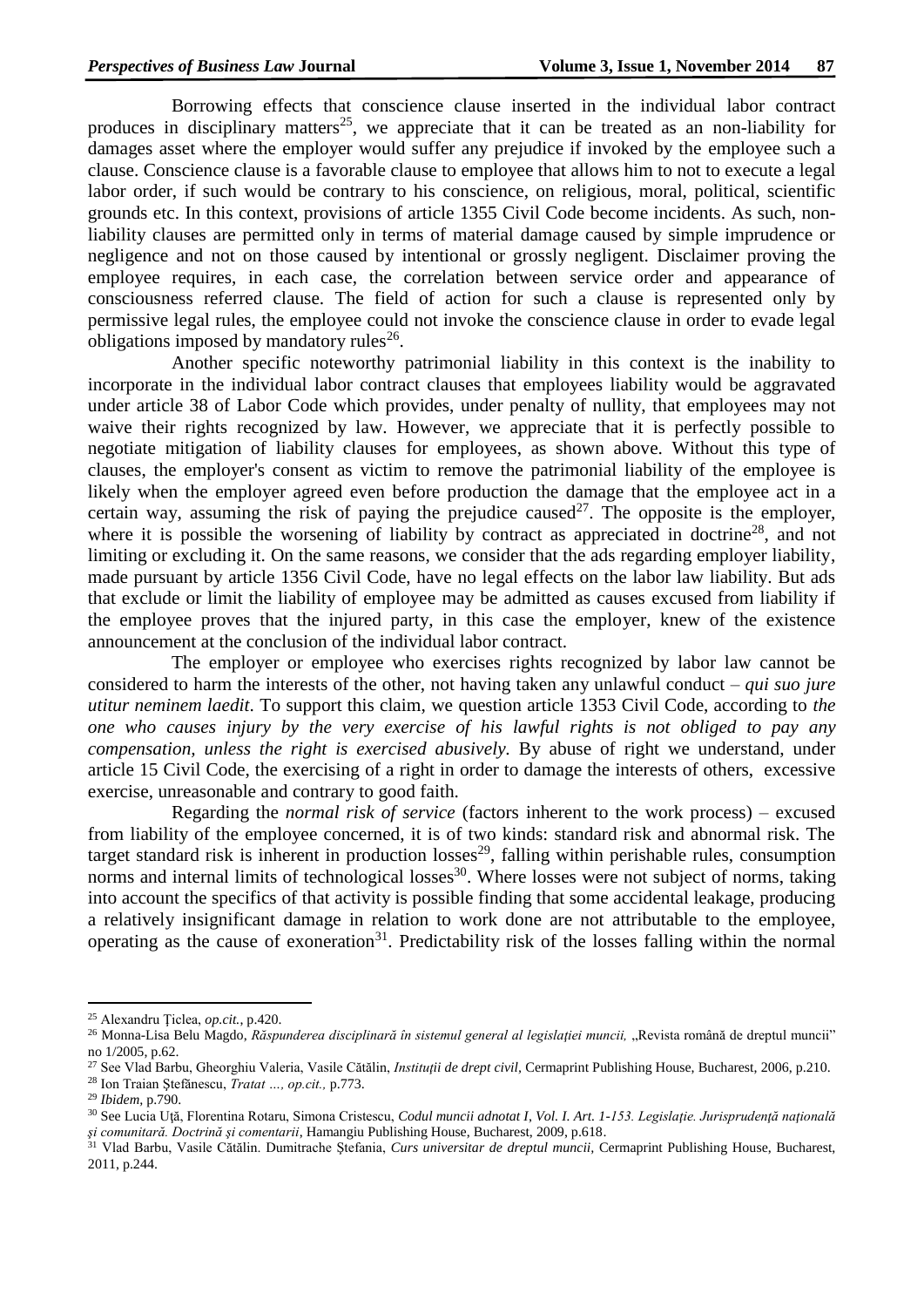risk of the service is the specificity of this non-liability cause<sup>32</sup>. Losses that exceed the normal risk, normal or abnormal, attract patrimonial liability of the employee who is guilty.

*Self-defense* produces same non-liability effect for both criminal liability and the liability for damages. The Civil Code is limited to determining through article 1360 paragraph 1 that *once the perpetrator causing damages is in self-defense, he will not owe compensation*. However, the legal definition of self-defense is enshrined in the Criminal Code<sup>33</sup>. Thus, there is in self defense the employee who commits the deed in order to remove material directly, immediately and unjust attack, that threatens his person, or another, the employee or employer alike, their rights or interest, if defense is proportional to the seriousness of the attack. The assumption that we are in terms of liability that is the subject of present research, is the act committed is causing damage. Because the act is deemed to have been committed in self-defense, there are required to be fulfilled the following conditions<sup>34</sup>:

- having an attack, action or inaction;

- attack is material, that is exercised by physical means, through action or inaction likely to endanger a targeted value; does not meet this condition written or verbal attack, consisting of threats or insults;

- being a direct attack, meaning that it is to be directed and to create an immediate danger to a certain value;

- being an immediate attack, that the danger appeared to have already produced (actual risk) or is about to occur (imminent danger);

- being an unjust attack, which means it has no legal basis that allows or justifies this kind of behavior; to establish its unjust nature we must take into account the nature of the attack, the mental attitude of the perpetrator, the relationship between aggressor and victim etc .;

- being directed against the employee who is defending or against another person or a general interest;

- endangering the employee, another person, their rights or interests, that is likely to cause irremediable or hard to remove harm to protected values. We believe that the severity of the hazard condition must subsist being justified by the effects they produce, in terms of legal liability, in general;

- materializing the defense act in an act which violates the law, the applicable collective labor contract, the individual labor contract or orders and legal provisions of superiors;

- defense is being necessary to remove the attack; defense is legitimate only insofar as it is directed against the act aggressively and seeks its removal and the danger he creates;

- defense must be proportionate to the seriousness of the attack, something that is appreciated by time of the offense, depending on the means used and the circumstances of the offense.

Paragraph 2 of article 1360 Civil Code states that *who has committed a crime by overcoming the limits of self-defense will be required to pay appropriate and fair compensation*. So this is a drawing of tort in a criminal proceeding, which aim is to convict the one who is guilty of a defense that not only meets the above conditions, but constitutive elements of a crime, which determines us to leave the field of labor law and to enter into the civil  $law^{35}$ .

*State of emergency*, indentified as another non-liability cause, is provided by article 1362 Civil Code<sup>36</sup>. The hypothesis that we take into consideration is that the illegal act was committed to defend the person or the property of the perpetrator of a harm or imminent danger. Although the Civil Code does not contain any reference in this respect, we consider applicable rules enshrined in

-

<sup>32</sup> Also see Ion Traian Ştefănescu, *Tratat…, op.cit.,* p.791.

<sup>33</sup> Article 19 of new Criminal Code, Law no 286/2009, published in Offical Gazette of Romania, Part I, no 510 / 4.07.2009.

<sup>34</sup> For details in criminal doctrine, see Costică Bulai, Bogdan N. Bulai, *Manual de drept penal. Partea generală,* Universul Juridic Publishing House, Bucharest, 2007*,* p.241-249; Alexandru Boroi, *Drept penal. Parte generală. Conform Noului Cod penal,*  C.H.Beck Publishing House, Bucharest, 2010*,* p.242-249.

<sup>35</sup> See article 1362 C.civ.

<sup>&</sup>lt;sup>36</sup> In the new Criminal Code, state of necessity is provided by article 20.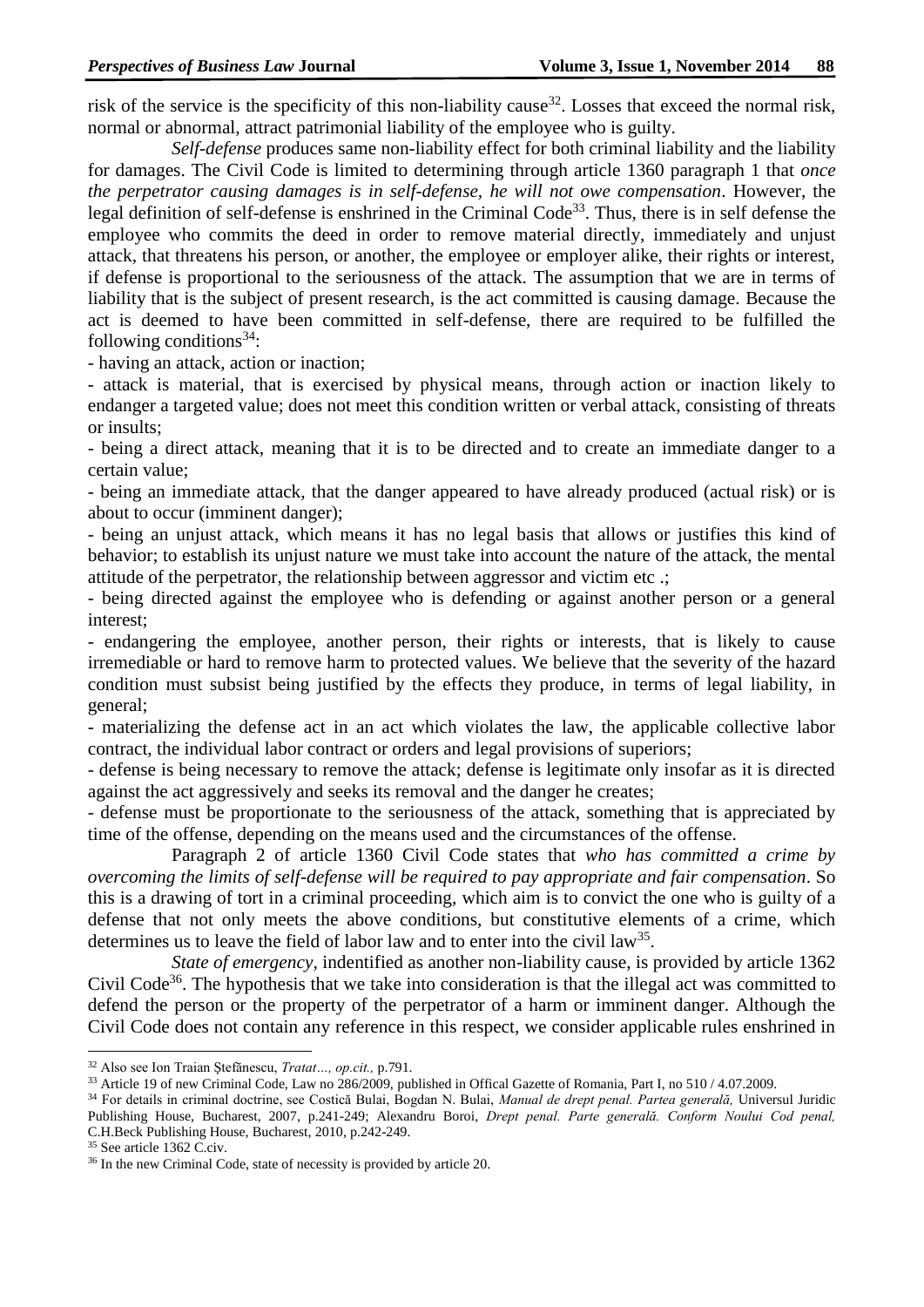article 20 Criminal Code. These state that will not be state of emergency and therefore liability will be incurred if the person who committed the offense realized that inflicts tracked are obviously more serious than those that would have been produced if the danger was not removed. As considered in criminal doctrine<sup>37</sup>, the conditions for the existence of the state of emergency refer to the danger on the one hand and to the offense committed on the other hand, as follows:

- there is an imminent danger that is about to produce evil that threatens one of the values protected; - imminent danger threatens life, limb or health of the employee, employer or another natural person or an important asset of one of these or a general interest;

- risk must be unavoidable and cannot be removed in some other way that does not involve causing a damage;

- the offense committed is necessary to save the values mentioned above;

- by the act should not follow obviously more serious damage than those that would be produced if the danger were not removed;

- the employee had not been obliged to face the danger, according to the individual employment contract ended and that job description.

Therefore, the state of emergency is concerned cause that excuses from liability, but the one whose values were protected by the act recorded has an unjust enrichment at the expense of the victim of the injury, so will be held to indemnify the latter under article 1345, article 1362 et seq. Civil Code. An application of this rule in matters of property, Civil Code is represented by article 624 which provides that *where a person has used or destroyed the property of another to defend himself or another from imminent danger, the property owner is entitled to fair compensation only from one who has been saved, unless the owner himself caused or favored the danger.*

Finally we discuss the non-liability cause represented by granting disinterested aid to the victim by the perpetrator, provided by article 1354 Civil Code. We consider such a question is incompatible with the consideration of the legal labor relations, especially since the intervention of patrimonial liability of employee or employer, the illegal act must have been committed in the line of duty or in connection with it, which cannot be assimilated to a disinterested assistance<sup>38</sup>.

# **5. Conclusions**

At the end of the research to conclude that liability for damages in labor law, as well as contractual liability, revolve around the idea of restoring civil rights violated, but there is no absolute community of elements between those two, in the sense that in labor law it is required that damage is a result of committing an illegal act of an employee in performing labor duties or in connection therewith. Where no established their specific rules of labor law, we resort to rules of civil law, on its role of common law in matters of private law<sup>39</sup>. All these are essential cues for shaping the objective basis of liability for damage caused in the exercise of legal labor relations.

# **Bibliography**

- 1. Ion M. Anghel, Francisc Deak, Marin F. Popa, *Răspunderea civilă*, Scientific Publishing House, Bucharest, 1969;
- 2. Alexandru Athanasiu, Magda Volonciu, Luminiţa Dima, Oana Cazan, *Codul muncii. Comentarii pe articole. Vol.I, articolele 1-107,* C.H.Beck Publishing House, Bucharest, 2007;
- 3. Gheorghe Beleiu, *Drept civil român. Introducere în dreptul civil. Subiectele dreptului civil,* 11th edition revised and enlarged by Marian Nicolae, Petrică Truşcă, Universul Juridic Publishing House, Bucharest, 2007;

<sup>-</sup><sup>37</sup> See Costică Bulai, Bogdan N. Bulai, *op.cit.,* p. 249-255; Alexandru Boroi, *op.cit.,* p.249-253.

<sup>38</sup> For the opposite opinion, see Ion Traian Ştefănescu, *Tratat…, op.cit.,* p.789.

<sup>&</sup>lt;sup>39</sup> See Gheorghe Beleiu, *Drept civil român. Introducere în dreptul civil. Subiectele dreptului civil*, 11th edition revised and enlarged by Marian Nicolae, Petrică Truşcă, Universul Juridic Publishing House, Bucharest, 2007, p.16-17.